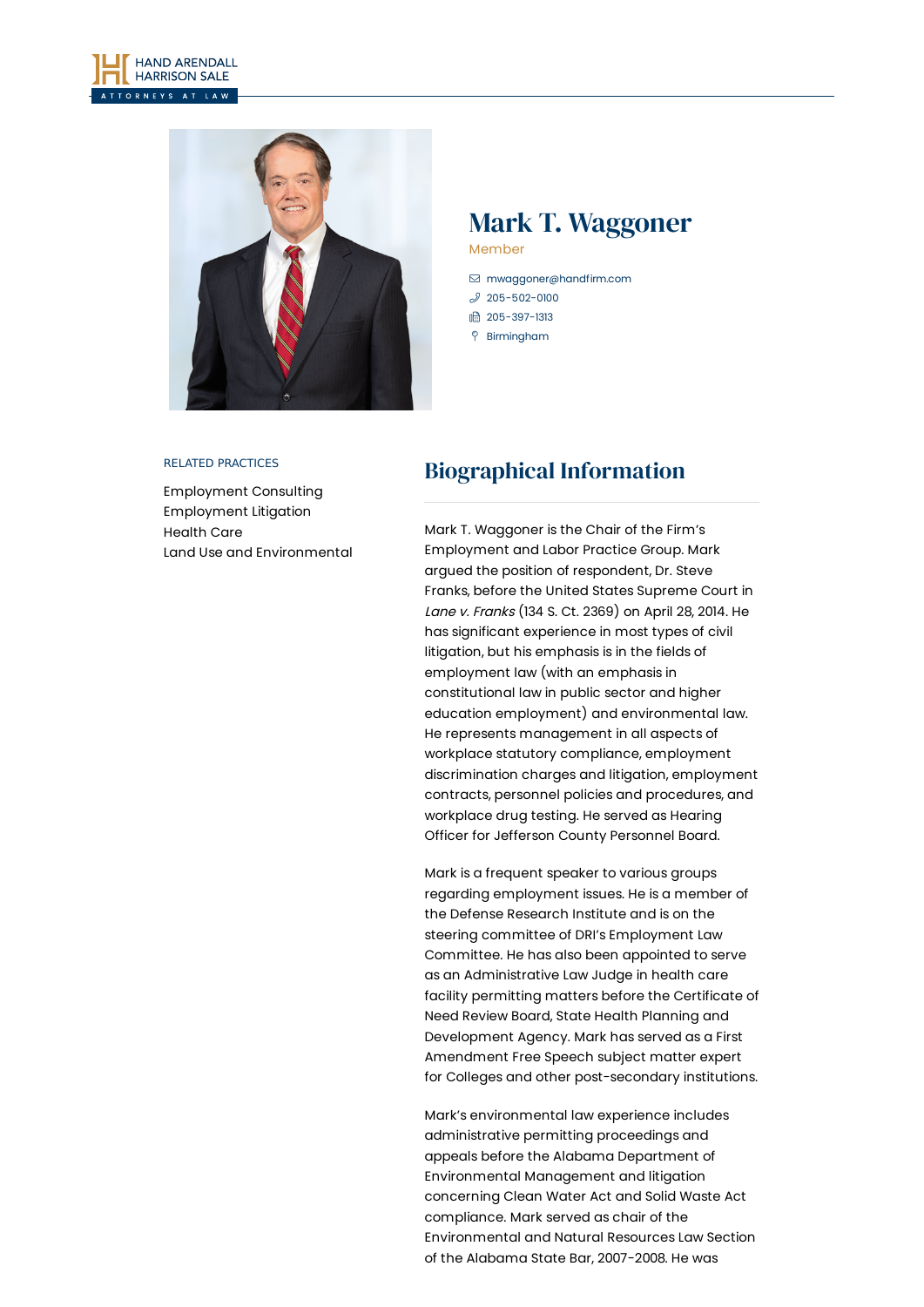appointed by Alabama Governor Bob Riley to serve on the board of the Red Mountain Greenway and Recreational Area Commission.

He has been appointed to serve as Deputy Attorney General to handle numerous litigation matters for the State of Alabama and its agencies for more than 20 years.

After graduation from law school, Mark served as Legislative Assistant to United States Senator Jeremiah Denton; in the Office of the General Counsel, U.S. Department of Energy; and as Special Assistant to the Assistant Secretary for Legislative, Intergovernmental and Public Affairs, U. S. Department of Energy.

## Admissions

- Alabama State Bar, 1986
- District of Columbia, 1988

### Education

- J.D., Cumberland School of Law, 1986
- B.A., Auburn University, 1982

## Additional Information

### **Civic and Professional Affiliations**

- Alabama State Bar Lawyer Assistance Program Committee (2010—2017, Chair 2015—2016)
- Board of Editors of The Alabama Lawyer, 2008— 2010 (Article Subcommittee Chair 2009 and 2010)
- Birmingham Bar Association (Member of Grievance Committee, 2001—2004)
- Alabama State Bar Environmental and Natural Resources Law Section (Chair 2007—2008)
- Defense Research Institute, Employment and Labor Law Section Steering Committee
- ٠ Board of Trustees for the National Multiple Sclerosis Society-Alabama Chapter (Chair 2007 —2008)
- Mountain Brook Athletics Association-Boys Basketball Grade Commissioner (2000—2006)
- PreSchool Partners (Board Member 2010—2015)
- Red Mountain Park Commission (2006—Present)
- St. Luke's Church (Episcopal) Vestry Member (2016—2019)

#### Publications and Presentations

"12 Things I've [Learned…appearing](https://www.handfirm.com/wp-content/uploads/2020/10/waggoner_portico_p68_summer_2016.pdf) before the United States Supreme Court," Portico Mountain Brook, Summer 2016.